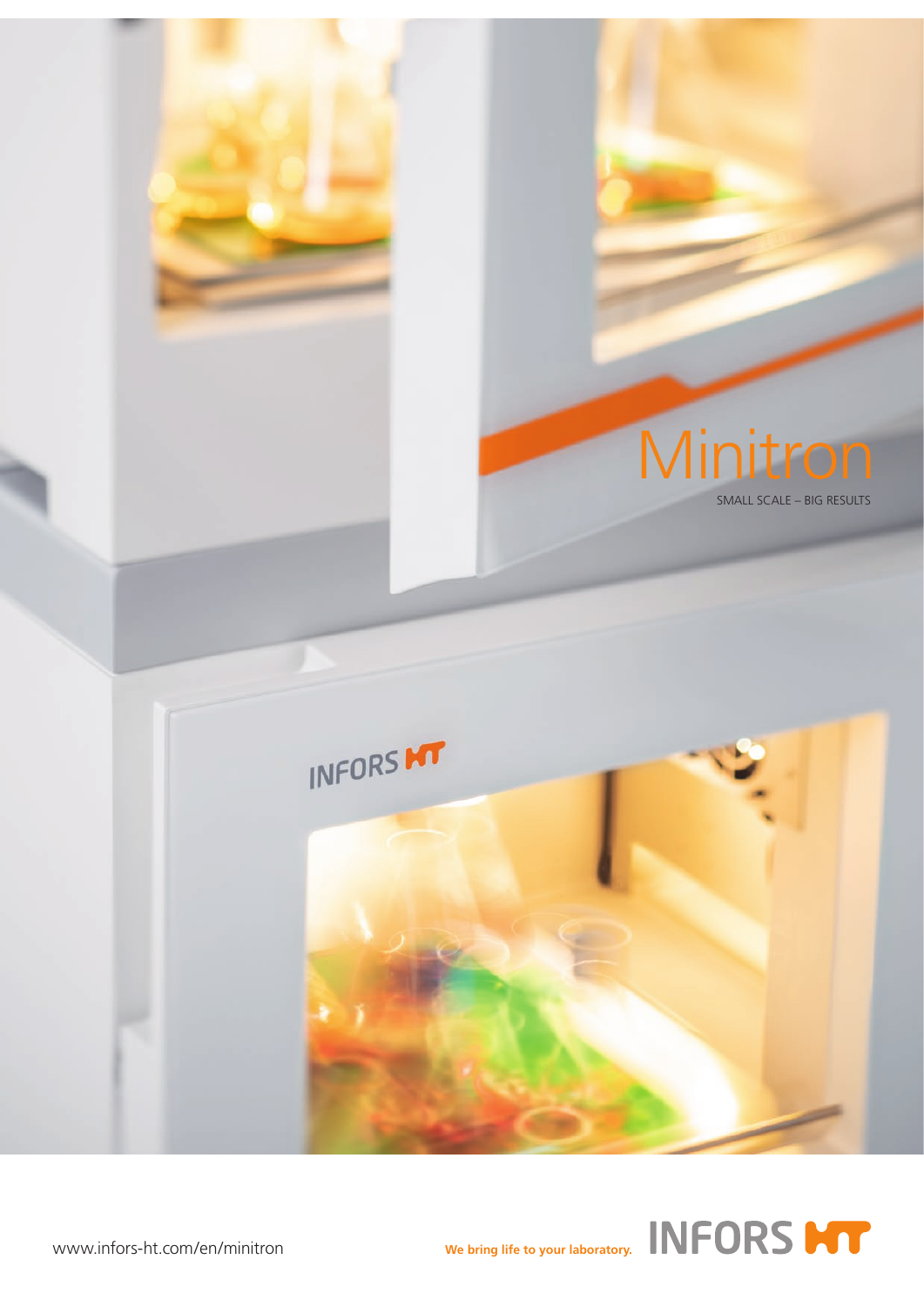# This is Minitron

An all-round genius in a small space. In terms of capacity, the Minitron is the little sister of the Multitron incubation shaker, but it offers the same variety of application possibilities for microbial, animal, and plant cell cultures.





### **Space-saving**

The practical design and compact dimensions of the Minitron make it ideal for use in even the smallest of laboratories. The Minitron can be operated stacked in two units and as a single device, it even fits on a laboratory bench.

### **Perfect conditions for cultivation**

The Minitron offers homogeneous conditions for reproducible results. Thanks to the ingenious design, the precise CO<sub>2</sub> regulation works with unparalleled efficiency. The meticulous sealing of the housing minimizes  $CO<sub>2</sub>$  consumption to a standard comparable to static incubators.

### **Nothing's impossible**

From standard experiments with microorganisms to complex cultivations of animal and plant cells, the Minitron has been designed to perform a comprehensive range of applications. Each Minitron is configured to you exact needs whilst the design ensures for a staightforward upgrade if required.

## **Seamless monitoring and control**

The eve® platform software for bioprocesses can easily communicate with the Minitron via Ethernet. This technology gives your the freedom to monitor the cultures in the incubation shaker and control the device from anywhere via web interface. In addition, you can generate individual reports and document your processes in compliance with GMP.



Our quality mark refers to Switzerland as a center for research, development, and manufacturing. Experts guarantee the tested top quality of our shakers and bioreactors with regard to materials, processing, safety, and reliability.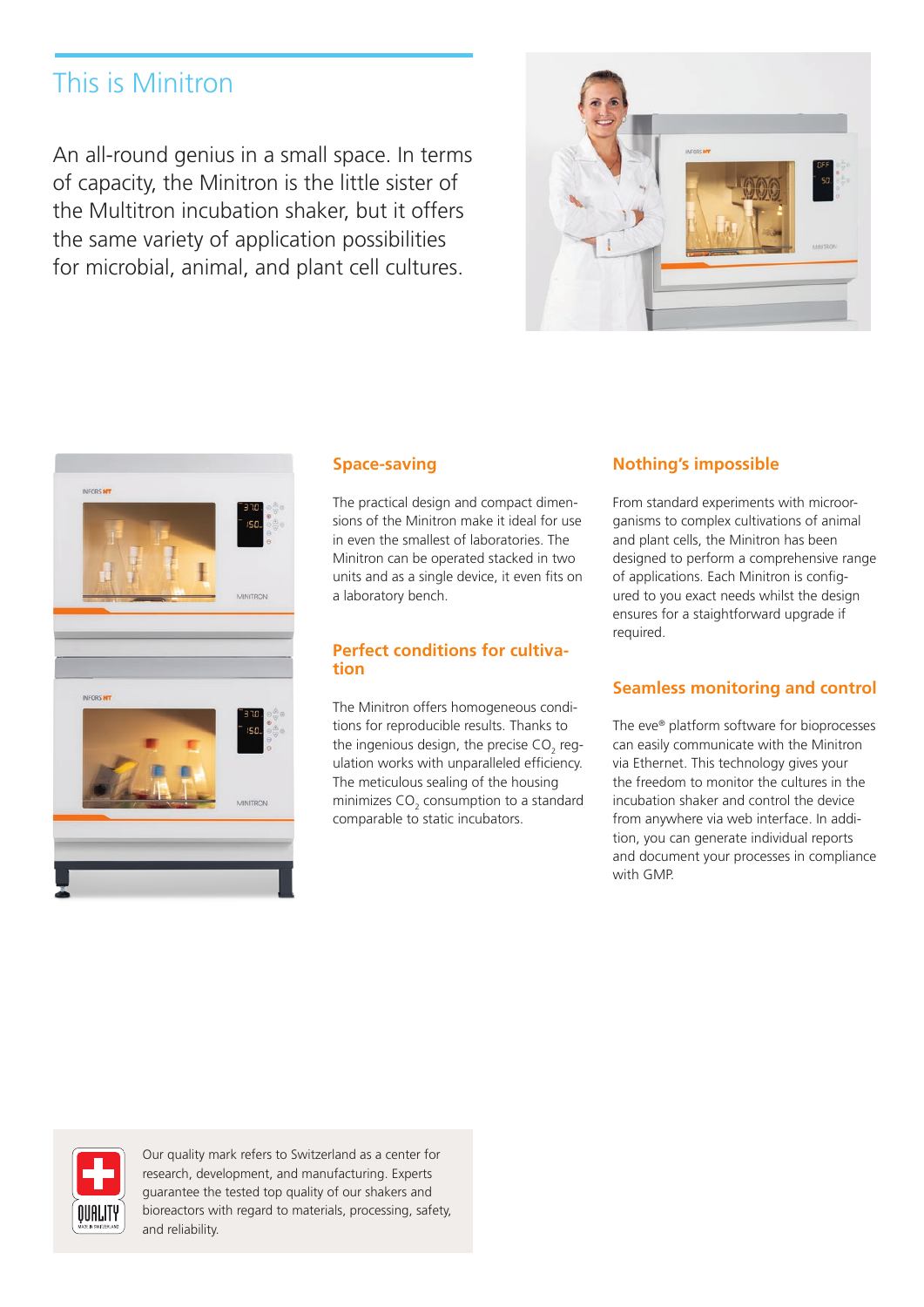# Sample configurations



## **Microorganisms**

Maximum oxygenation even with maximum load stacked in two units

- Shaking throw of either 25 or 50 mm for optimal mixing, achieving comparable results in a range of vessels from microtiter plates to 5 L shake flasks
- High shaking speeds of up to 400 min–1 for the best possible oxygenation

## **Cell cultures**

Optimal conditions for mammalian and insect cells

- Active CO<sub>2</sub> regulation
- Hygienic direct steam humidification limits evaporation effects
- Meticulously sealed housing ensures low  $CO<sub>2</sub>$  consumption

## **Phototrophic organisms**

Sunlight in the shaker with a high degree of uniformity

- Energy-saving, warm white LED lighting
- Light intensity up to 200  $\mu$ mol m<sup>-2</sup> s<sup>-1</sup>
- Even light distribution throughout the tray
- Simulation of day-night cycles or targeted induction – easy to perform with eve®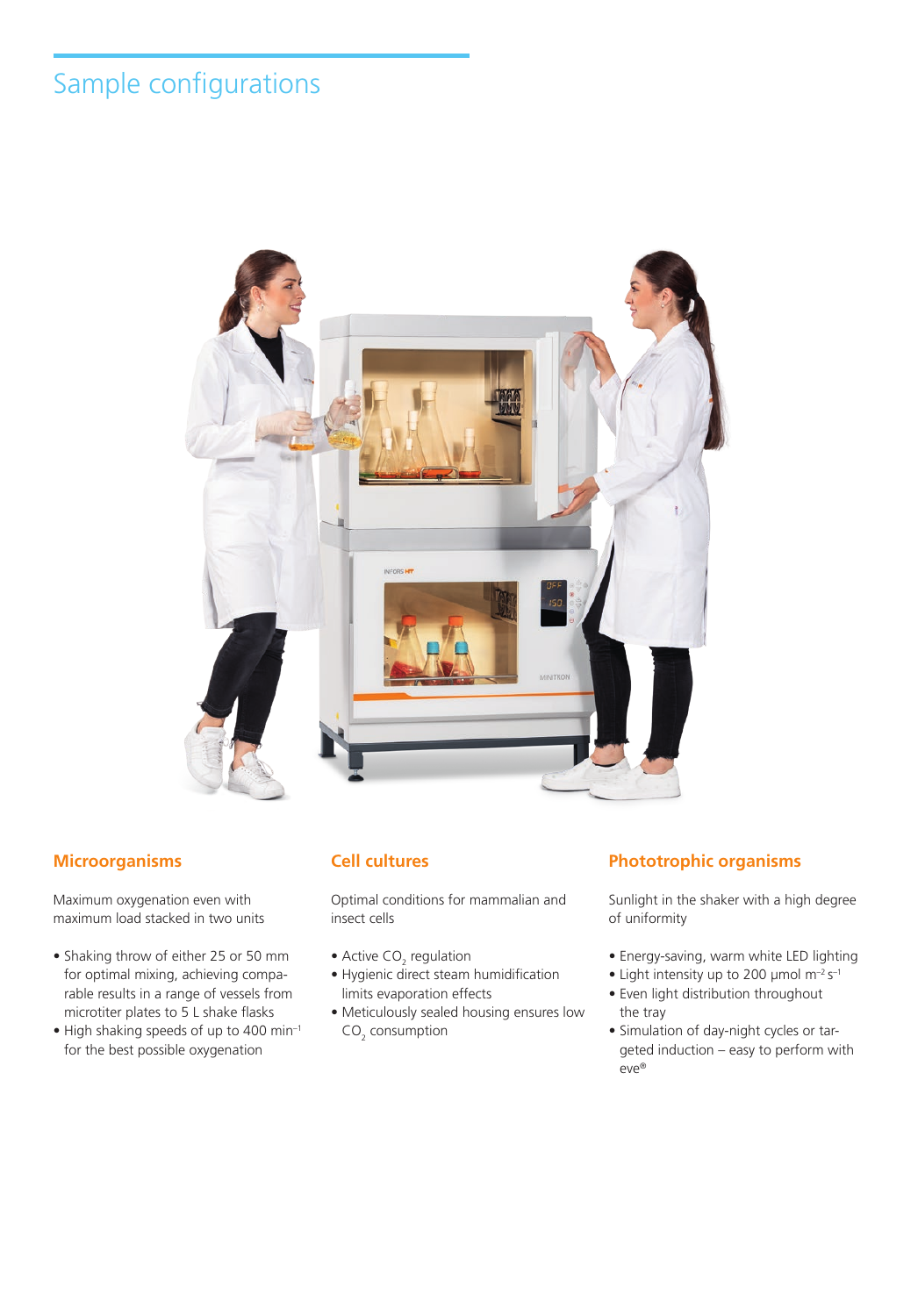## Features

The Minitron can be used for cultivating microorganisms as well as-cell cultures and is appropriately equipped for every area of application.

## **Technical refinements make everyday laboratory work easier**

### **Drive unit**

- Quiet, even and reliable for every load
- Dynamic equilibration ensures no manual adjustment is necessary
- Handling errors eliminated
- Easy to clean



### **Hygiene**

- Easy-to-clean interior with rounded corners
- Base tray to retain liquid in the event of broken flasks
- Optional hygienic direct steam humidification

### **Connections and interfaces**

- Reliable Ethernet interface for connecting eve®
- Analogue outputs as an option connect to existing monitoring and alarm systems
- Pass-through for sensors and cables



### **Temperature regulation**

- Precise regulation ensures homogeneous conditions for all batches
- Connection to existing laboratory cooling system possible
- Optionally integrated cooling for best use of space
- Excellent insulation ensures low energy consumption



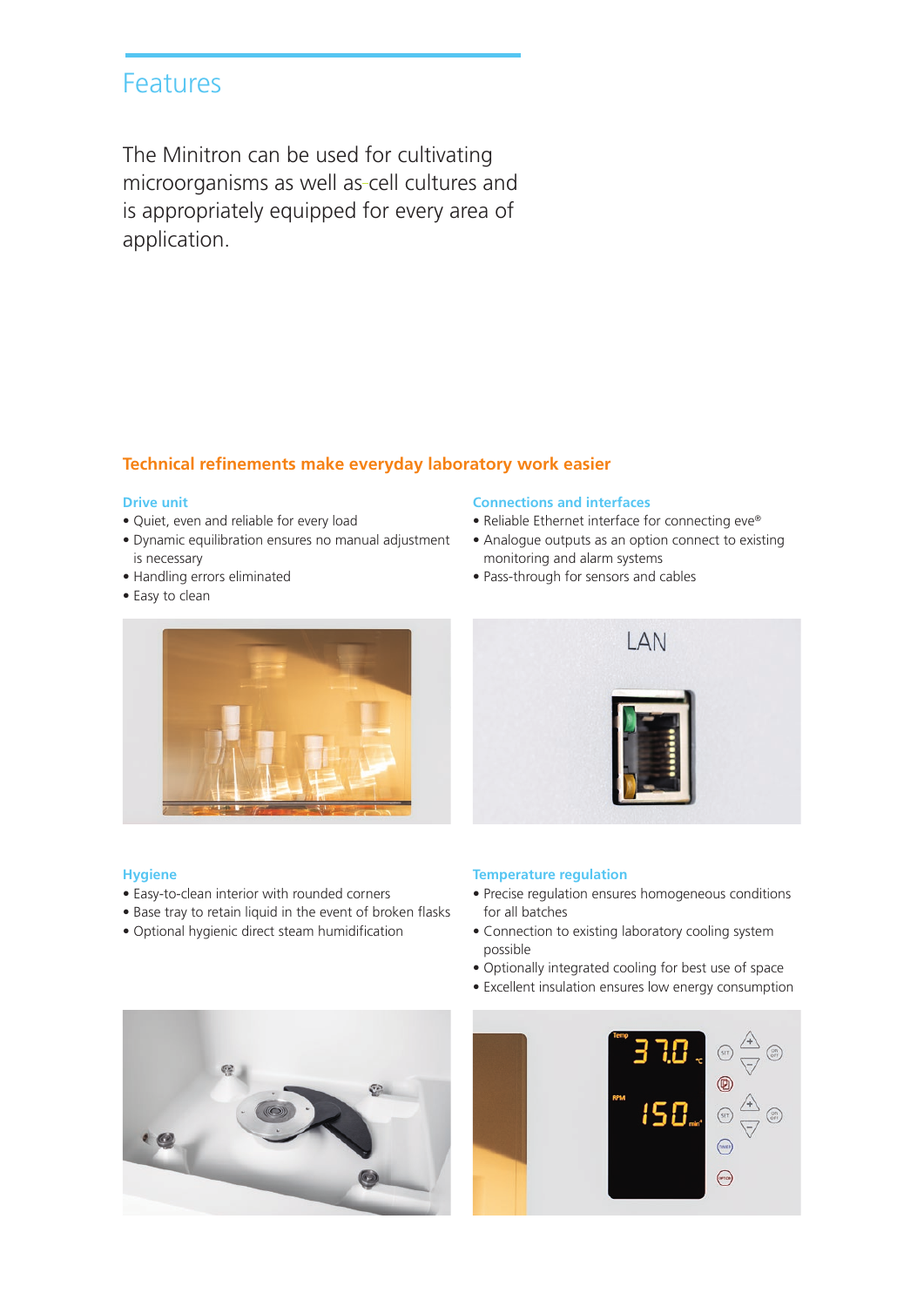## Features



## **Technical data**

|                                      | One unit                                                             | Two units                                                                                               |  |
|--------------------------------------|----------------------------------------------------------------------|---------------------------------------------------------------------------------------------------------|--|
| Dimensions ( $W \times D \times H$ ) | 800 x 623 x 700 mm                                                   | 800 x 652 x 1490 mm                                                                                     |  |
| Maximum load                         | $12$ kg                                                              | 24 kg                                                                                                   |  |
| Volume                               | 9 L                                                                  | 18 L                                                                                                    |  |
| Maximum working                      | 173 mm                                                               | 960 m                                                                                                   |  |
| height                               |                                                                      |                                                                                                         |  |
| Number of batches                    | 105                                                                  | 210                                                                                                     |  |
| Shaking throw                        | 25 mm / 50 mm                                                        |                                                                                                         |  |
| Rotation speed                       | $25 - 400$ min <sup>-1</sup>                                         |                                                                                                         |  |
| Temperature range                    |                                                                      | 5 °C above ambient temperature to 65 °C; 16 °C below AT to 65 °C with cooling; minimum temperature 4 °C |  |
| Standard parameters                  | Temperature, rotation speed, timer                                   |                                                                                                         |  |
| Optional parameters                  | Cooling, CO <sub>2</sub> regulation, humidification, light intensity |                                                                                                         |  |
| Interface                            | Ethernet                                                             |                                                                                                         |  |
| Relative humidity (RH)               | Up to 85% non-condensing                                             |                                                                                                         |  |



# Contact us for a personal consultation.

## www.infors-ht.com/en/minitron